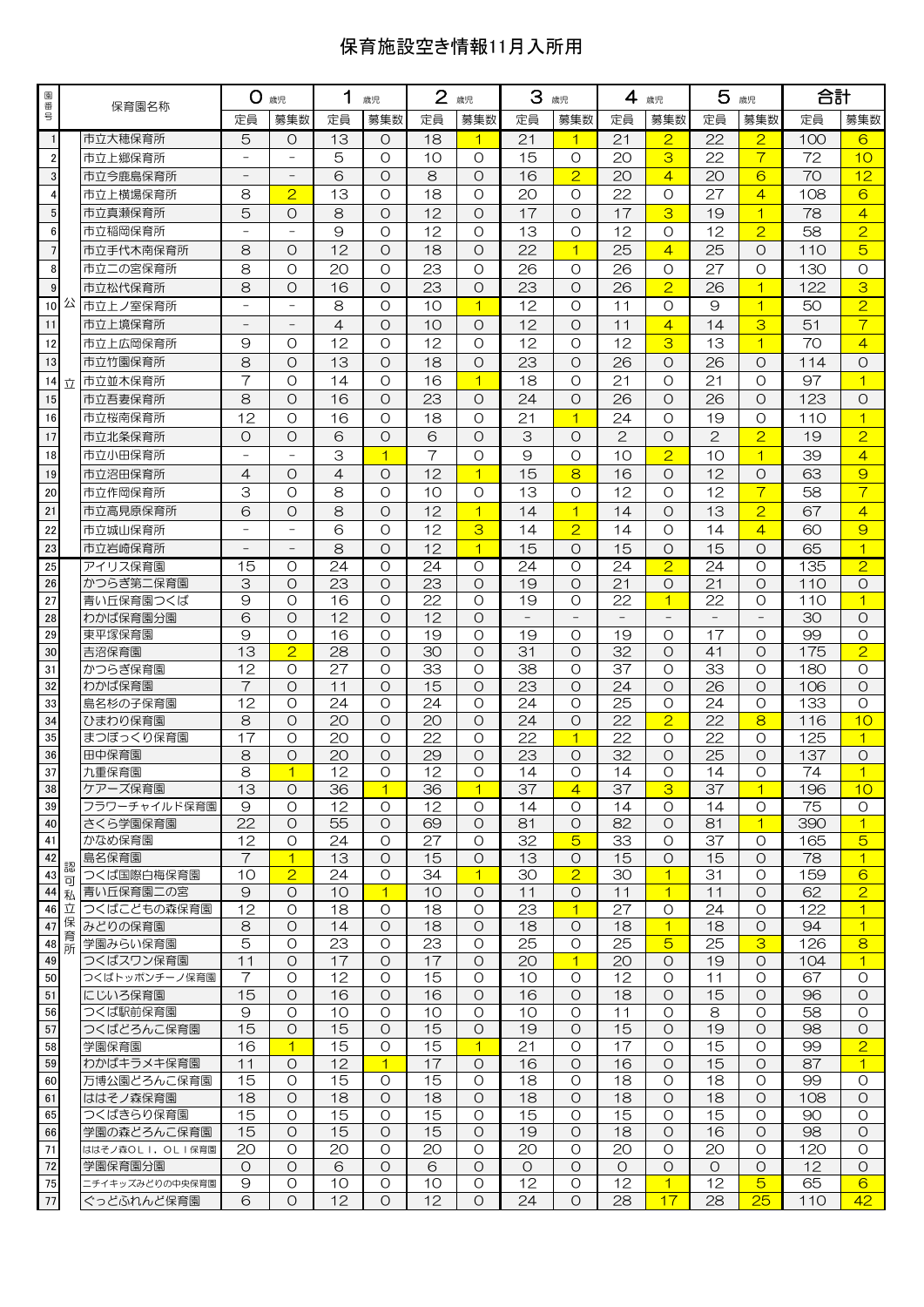## 保育施設空き情報11月入所用

| 園番号 |        | 保育園名称            | O        | 歳児                      |                | $\overline{2}$<br>歳児<br>歳児 |                |                | З<br>歳児                  |                          | 4<br>歳児                  |                          | 5<br>歳児                  |                          | 合計   |                         |
|-----|--------|------------------|----------|-------------------------|----------------|----------------------------|----------------|----------------|--------------------------|--------------------------|--------------------------|--------------------------|--------------------------|--------------------------|------|-------------------------|
|     |        |                  | 定員       | 募集数                     | 定員             | 募集数                        | 定員             | 募集数            | 定員                       | 募集数                      | 定員                       | 募集数                      | 定員                       | 募集数                      | 定員   | 募集数                     |
| 78  |        | みらいのもり保育園        | 14       | O                       | 18             | $\Omega$                   | 18             |                | 15                       | $\Omega$                 | 17                       | $\Omega$                 | 3                        | O                        | 85   |                         |
| 79  |        | つくばスマイル保育園       | 12       | $\circ$                 | 15             | O                          | 18             | $\Omega$       | 24                       | O                        | 24                       | 6                        | 16                       | 10                       | 109  | 16                      |
| 80  |        | 南十字保育園           | 12       | O                       | 13             | O                          | 14             | Ω              | 18                       | 6                        | 18                       | 13                       | 5                        | 3                        | 80   | 22                      |
| 24  |        | 認定こども園みのり (2・3号) | 3        | $\circ$                 | 19             | O                          | 19             | Ο              | 22                       | O                        | 24                       | $\overline{2}$           | 41                       | O                        | 128  | $\overline{2}$          |
| 45  | 認      | すみれ保育園           | 15       | O                       | 18             | $\Omega$                   | 18             | $\Omega$       | 19                       | $\Omega$                 | 19                       | O                        | 18                       | O                        | 107  | $\Omega$                |
| 52  | 定      | 豊里もみじこども園 (2・3号) | 12       | O                       | 18             | O                          | 18             | Ο              | 18                       | O                        | 18                       | O                        | 18                       | $\circ$                  | 102  | O                       |
| 53  |        | つくば中央保育園 (2・3号)  | 8        | O                       | 15             | $\Omega$                   | 20             | $\Omega$       | 21                       | $\Omega$                 | 21                       | ⊣                        | 21                       | $\Omega$                 | 106  |                         |
| 54  |        | 成蹊幼稚園<br>(2号)    | $\circ$  | $\circ$                 | $\circ$        | $\Omega$                   | $\Omega$       | $\Omega$       | 12                       | $\Omega$                 | 16                       | Ω                        | $\overline{26}$          | $\circ$                  | 54   | $\Omega$                |
| 55  | も<br>園 | 栄幼稚園<br>(2号)     | $\Omega$ | O                       | $\Omega$       | $\Omega$                   | $\Omega$       | $\Omega$       | 18                       | $\Omega$                 | 26                       | $\Omega$                 | 20                       | $\Omega$                 | 64   | $\Omega$                |
| 67  |        | 学園の森こども園 (2・3号)  | 15       | $\circ$                 | 18             | O                          | 15             | Ω              | 15                       | $\Omega$                 | 15                       | O                        | 20                       | O                        | 98   | $\Omega$                |
| 68  |        | みどり流星こども園 (2・3号) | 6        | O                       | 15             | O                          | 14             | $\Omega$       | 17                       | $\Omega$                 | 16                       | O                        | 18                       | 3                        | 86   | 3                       |
| 62  |        | ラ・フェリーチェ保育園      | 6        | $\overline{\mathbf{1}}$ | 8              | O                          | 8              | O              | $\overline{\phantom{0}}$ | $\overline{\phantom{0}}$ | $\overline{\phantom{0}}$ |                          | $\overline{\phantom{0}}$ | $\overline{\phantom{0}}$ | 22   | 1                       |
| 63  |        | なかよし保育園          | 6        | O                       | 8              | O                          | 8              | $\Omega$       | $\overline{\phantom{0}}$ | -                        | $\overline{\phantom{a}}$ | -                        | Ξ.                       | $\overline{\phantom{0}}$ | 22   | $\Omega$                |
| 64  |        | どんぐり             | 5        | O                       | 4              | $\Omega$                   | 11             | $\Omega$       | $\overline{\phantom{0}}$ | $\overline{\phantom{0}}$ | $\overline{\phantom{0}}$ | -                        | -                        | $\overline{\phantom{0}}$ | 20   | $\Omega$                |
| 69  |        | しいの木保育園          | 5        | O                       | 8              | $\overline{1}$             | 6              | Ο              | -                        | $\overline{\phantom{0}}$ | $\overline{\phantom{0}}$ | -                        | -                        | Ξ.                       | 19   | $\overline{\mathbf{1}}$ |
| 70  |        | YMCAつくばオリーブ保育園   | $\circ$  | $\Omega$                | 10             | $\Omega$                   | $\Theta$       | $\Omega$       | $\overline{\phantom{0}}$ | $\overline{\phantom{0}}$ | $\overline{\phantom{a}}$ |                          |                          | $\overline{\phantom{0}}$ | 19   | $\Omega$                |
| 73  | 規<br>模 | 流星の斤保育園          | 3        | O                       | $\overline{7}$ | O                          | 8              | O              | -                        | $\overline{\phantom{0}}$ | $\overline{\phantom{0}}$ | Ξ.                       | $\overline{\phantom{0}}$ | $\overline{\phantom{0}}$ | 18   | O                       |
| 74  | 保      | すてっぷ保育園つくば研究学園   | 5        | $\overline{2}$          | $\overline{7}$ |                            | 10             | Ο              | -                        | -                        |                          |                          |                          | $\qquad \qquad -$        | 22   | З                       |
| 76  | 育      | はこぶね保育園          | $\circ$  | O                       | 8              | O                          | 4              | $\overline{4}$ | -                        | $\overline{\phantom{0}}$ |                          |                          |                          | -                        | 12   | $\overline{\mathbf{1}}$ |
| 81  |        | ソシエルみどりの         | 6        | O                       | $\overline{7}$ | O                          | $\overline{7}$ | O              | $\overline{\phantom{0}}$ | $\overline{\phantom{0}}$ | $\qquad \qquad -$        | -                        | -                        | $-$                      | 20   | $\Omega$                |
| 82  |        | すてっぷ保育園万博記念公園    | 5        | O                       | 9              | O                          | 8              | Ο              | $\overline{\phantom{0}}$ | $\overline{\phantom{0}}$ | ۰                        | $\overline{\phantom{0}}$ | $\overline{\phantom{0}}$ | $\equiv$                 | 22   | O                       |
| 83  |        | すてっぷ保育園諏訪        | 5        | $\circ$                 | $\Theta$       | ⊣                          | 8              | $\Omega$       | -                        | -                        |                          |                          |                          | $\qquad \qquad -$        | 22   | $\overline{\mathbf{1}}$ |
| 84  |        |                  |          | O                       |                | $\Omega$                   | $\mathcal{P}$  | $\Omega$       | $\overline{\phantom{0}}$ | $\overline{\phantom{0}}$ | ۰                        | $\overline{\phantom{0}}$ | $\overline{\phantom{0}}$ | Ξ.                       | 19   | $\Omega$                |
|     |        | 合計               | 663      | 12                      | 164<br>1       | 7                          | 1326           | 14             | 1379                     | 36                       | 1441                     | 83                       | 1425                     | <b>O3</b>                | 7398 | 255                     |
|     |        | ルンルン保育園春日        | 5        |                         | 12             |                            |                |                |                          |                          |                          |                          |                          |                          |      |                         |

#### 【注意】

☆申込みを取り下げる場合は、毎月8日までに取下げ届を幼児保育課にご提出ください。取下げ届がない場合 は、令和3年3月入所まで継続して選考を行います。

☆保育所変更(転所)申込の場合、変更希望先の内定を辞退することはできません。変更希望先で内定となった 場合、変更前の保育所には別の方が内定となるため、退所となります。

☆募集数が0でも、退所や転所等により空きができて内定となる場合があります。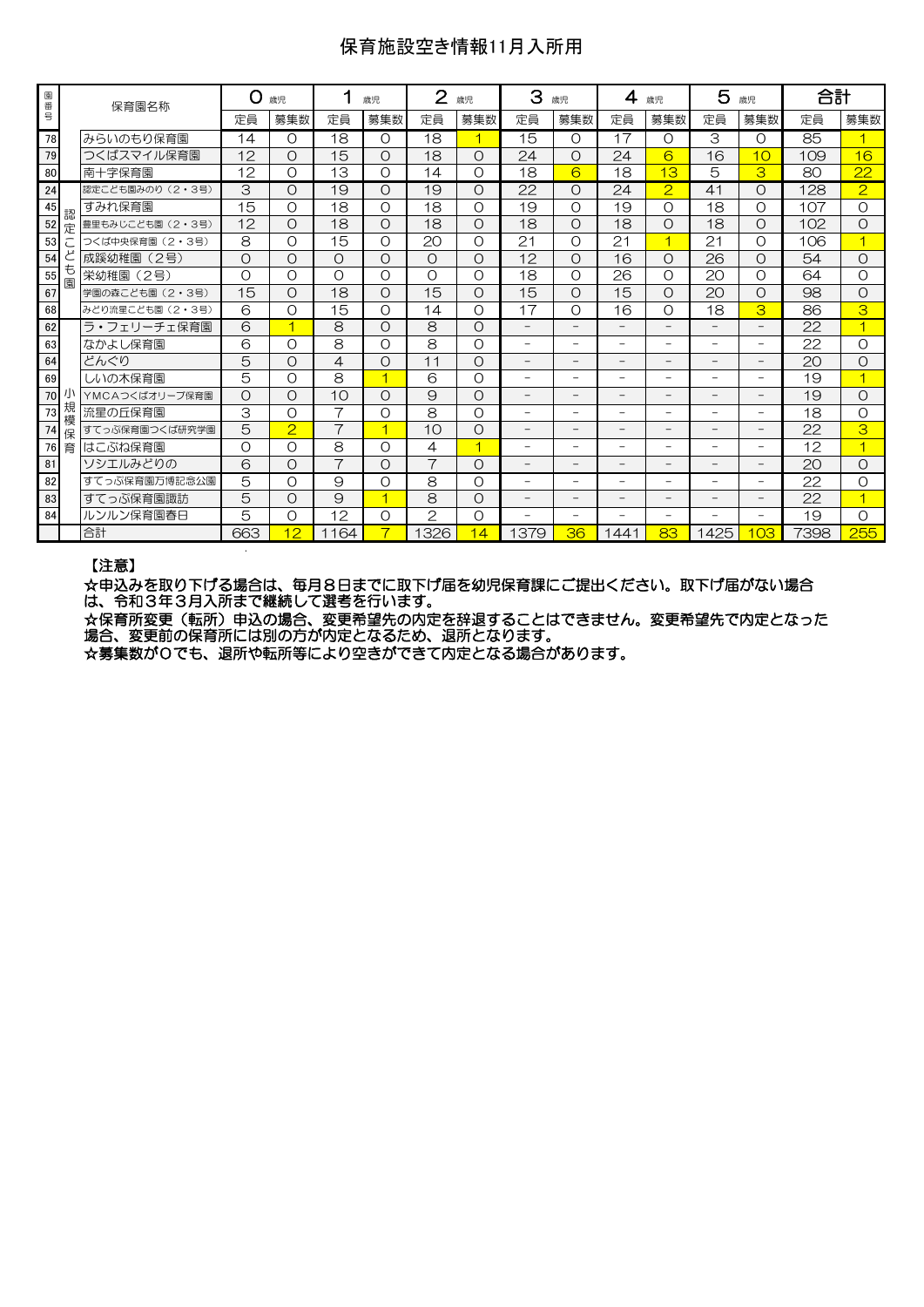# Availability of Childcare Facilities for November 2020 admission

|                 | Name of facility   |                                 | O years old         |                                    | 1 years old    |                              | 2 years old    |                              | 3 years old  |                               | 4 years old                    |                                  | 5 years old    |                                          | <b>Total</b> |                                |
|-----------------|--------------------|---------------------------------|---------------------|------------------------------------|----------------|------------------------------|----------------|------------------------------|--------------|-------------------------------|--------------------------------|----------------------------------|----------------|------------------------------------------|--------------|--------------------------------|
|                 |                    |                                 | Capacity            | Available                          | Capacity       | Available                    | Capacity       | Available                    | Capacity     | Available                     | Capacity                       | Available                        | Capacity       | Available                                | Capacity     | Available                      |
| $\mathbf{1}$    |                    | Ōho                             | 5                   | $\mathsf{O}\xspace$                | 13             | $\overline{O}$               | 18             | $\overline{1}$               | 21           | $\overline{1}$                | 21                             | $\overline{2}$                   | 22             | $\overline{2}$                           | 100          | $6 \overline{6}$               |
| $\sqrt{2}$      |                    | Kamigō                          | ÷,                  | ÷,                                 | 5              | $\mathbf 0$                  | 10             | 0                            | 15           | 0                             | 20                             | $\overline{3}$                   | 22             | $\overline{7}$                           | 72           | 10                             |
| $\overline{3}$  |                    | Imakashima                      | ÷                   | $\centering \label{eq:reduced}$    | 6              | $\overline{O}$               | 8              | $\mathbf{O}$                 | 16           | $\overline{2}$                | 20                             | $\overline{4}$                   | 20             | $6 \overline{}$                          | 70           | 12                             |
| $\overline{4}$  |                    | Kamiyokoba                      | 8                   | $\overline{2}$                     | 13             | $\circ$                      | 18             | $\mathbf{0}$                 | 20           | 0                             | 22                             | 0                                | 27             | $\overline{4}$                           | 108          | $6\overline{6}$                |
| 5               |                    | Mase                            | 5                   | $\mathsf{O}\xspace$                | 8              | $\overline{O}$               | 12             | $\mathbf{0}$                 | 17           | $\mathsf{O}\xspace$           | 17                             | $\overline{3}$                   | 19             | $\overline{1}$                           | 78           | $\overline{4}$                 |
| 6               |                    | Inaoka                          |                     |                                    | $\mathsf g$    | $\circ$                      | 12             | $\mathbf{0}$                 | 13           | 0                             | 12                             | 0                                | 12             | $\overline{2}$                           | 58           | $\overline{2}$                 |
| $\overline{7}$  |                    | Teshirogi-minami                | 8                   | $\mathsf{O}\xspace$                | 12             | $\mathbf{O}$                 | 18             | $\mathbf{0}$                 | 22           | $\mathbf{1}$                  | 25                             | $\overline{4}$                   | 25             | $\mathsf{O}\xspace$                      | 110          | $\overline{5}$                 |
| 8               |                    | Ninomiya                        | 8                   | $\mathsf{O}\xspace$                | 20             | 0                            | 23             | 0                            | 26           | 0                             | 26                             | 0                                | 27             | 0                                        | 130          | $\mathsf{O}$                   |
| $\overline{9}$  |                    | Matsushiro                      | 8                   | $\mathsf{O}\xspace$                | 16             | $\mathbf 0$                  | 23             | $\mathsf{O}\xspace$          | 23           | $\mathsf{O}\xspace$           | 26                             | $\overline{2}$                   | 26             | $\overline{1}$                           | 122          | 3 <sup>1</sup>                 |
| 10              |                    | Uenomuro                        |                     | ÷,                                 | 8              | $\circ$                      | 10             | $\overline{1}$               | 12           | 0                             | 11                             | 0                                | 9              | $\overline{1}$                           | 50           | $\overline{2}$                 |
| $11\,$          |                    | Kamizakai                       |                     | $\overline{\phantom{m}}$           | $\overline{4}$ | $\overline{O}$               | 10             | $\mathbf 0$                  | 12           | $\mathsf{O}\xspace$           | 11                             | $\overline{4}$                   | 14             | $\overline{3}$                           | 51           | $\overline{7}$                 |
| 12              | UBLIC              | Kamihiro-oka                    | 9                   | $\mathsf{O}\xspace$                | 12             | 0                            | 12             | 0                            | 12           | 0                             | 12                             | $\overline{3}$                   | 13             | $\overline{1}$                           | 70           | $\overline{4}$                 |
| 13              | $\bar{\mathbf{r}}$ | Takezono                        | $\,8\,$             | $\mathsf{O}\xspace$                | 13             | $\mathbf 0$                  | 18             | $\mathsf{O}\xspace$          | 23           | $\mathsf{O}\xspace$           | 26                             | $\mathbf{O}$                     | 26             | $\mathsf{O}\xspace$                      | 114          | $\mathbf{O}$                   |
| 14              |                    | Namiki                          | $\overline{7}$      | $\mathsf{O}\xspace$                | 14             | 0                            | 16             | $\overline{1}$               | 18           | 0                             | 21                             | 0                                | 21             | 0                                        | 97           | $\mathbf{1}$                   |
| 15              |                    | Azuma                           | $\,8\,$             | $\mathsf{O}\xspace$                | 16             | $\mathbf 0$                  | 23             | $\mathbf 0$                  | 24           | $\mathsf{O}\xspace$           | 26                             | $\mathbf{O}$                     | 26             | $\mathsf{O}\xspace$                      | 123          | $\mathbf 0$                    |
| 16              |                    | Ōnan                            | 12                  | $\mathsf{O}\xspace$                | 16             | 0                            | 18             | 0                            | 21           | $\mathbf{1}$                  | 24                             | 0                                | 19             | 0                                        | 110          | $\mathbf{1}$                   |
| 17              |                    | Hōjō                            | $\mathsf{O}\xspace$ | $\mathsf{O}\xspace$                | 6              | $\mathbf 0$                  | 6              | $\mathsf{O}\xspace$          | 3            | $\mathsf{O}\xspace$           | $\overline{2}$                 | $\mathsf{O}\xspace$              | $\overline{2}$ | $\overline{2}$                           | 19           | $\overline{2}$                 |
| 18              |                    | Oda                             |                     |                                    | 3              | $\overline{1}$               | $\overline{7}$ | 0                            | 9            | 0                             | 10                             | $\overline{2}$                   | 10             | $\overline{1}$                           | 39           | $\overline{4}$                 |
| 19              |                    | Numata                          | $\overline{4}$      | $\mathsf{O}\xspace$                | $\overline{4}$ | $\mathbf{O}$                 | 12             | $\overline{1}$               | 15           | $\overline{8}$                | 16                             | $\mathsf{O}\xspace$              | 12             | $\mathsf{O}\xspace$                      | 63           | $\overline{9}$                 |
| 20              |                    | Sakuoka                         | 3                   | $\mathsf{O}\xspace$                | 8              | 0                            | 10             | 0                            | 13           | 0                             | 12                             | 0                                | 12             | $\overline{7}$                           | 58           | $\overline{7}$                 |
| 21              |                    | Takamihara                      | 6                   | $\mathsf{O}\xspace$                | 8              | $\mathbf{O}$                 | 12             | $\overline{1}$               | 14           | $\mathbf{1}$                  | 14                             | $\mathsf{O}\xspace$              | 13             | $\overline{2}$                           | 67           | $\overline{4}$                 |
| 22              |                    | Shiroyama                       |                     | $\overline{\phantom{a}}$           | 6              | $\mathsf{O}$                 | 12             | $\overline{3}$               | 14           | $\overline{2}$                | 14                             | 0                                | 14             | $\overline{4}$                           | 60           | 9                              |
| 23              |                    | Iwasaki                         |                     | $\overline{\phantom{m}}$           | 8              | $\mathbf 0$                  | 12             | $\overline{1}$               | 15           | $\mathbf 0$                   | 15                             | $\mathsf{O}\xspace$              | 15             | $\mathsf{O}\xspace$                      | 65           | $\overline{1}$                 |
| 25              |                    | Iris                            | 15                  | 0                                  | 24             | 0                            | 24             | $\mathbf{0}$                 | 24           | $\mathbf 0$                   | 24                             | $\overline{2}$                   | 24             | $\mathbf{0}$                             | 135          | $\overline{2}$                 |
| $\overline{26}$ |                    | Katsuragi II                    | 3                   | $\mathbf 0$                        | 23             | $\overline{O}$               | 23             | $\mathbf{O}$                 | 19           | $\mathbf 0$                   | 21                             | $\mathsf{O}\xspace$              | 21             | $\mathsf{O}\xspace$                      | 110          | $\mathbf 0$                    |
| 27              |                    | Aoi Oka Tsukuba<br>Wakaba annex | 9                   | $\mathsf{O}\xspace$                | 16             | $\mathsf{O}$                 | 22             | $\mathbf{O}$                 | 19           | 0                             | 22                             | $\overline{1}$                   | 22             | 0                                        | 110          | $\overline{1}$                 |
| 28<br>29        |                    | Higashi-hiratsuka               | 6<br>9              | $\mathsf{O}\xspace$<br>$\mathbf 0$ | 12<br>16       | $\mathbf 0$<br>$\mathbf 0$   | 12<br>19       | $\mathbf{0}$<br>$\mathbf{O}$ | ÷,<br>19     | $\overline{\phantom{a}}$<br>0 | $\overline{\phantom{a}}$<br>19 | $\overline{\phantom{a}}$<br>0    | $\Box$<br>17   | $\overline{\phantom{a}}$<br>$\mathbf{O}$ | 30<br>99     | $\mathbf 0$<br>$\mathbf{O}$    |
| 30              |                    | Yoshinuma                       | 13                  | $\overline{2}$                     | 28             | $\mathbf{O}$                 | 30             | $\mathbf{0}$                 | 31           | $\mathsf{O}\xspace$           | 32                             | $\mathsf{O}\xspace$              | 41             | $\mathsf{O}\xspace$                      | 175          | $\overline{2}$                 |
| 31              |                    | Katsuragi                       | 12                  | $\mathsf{O}\xspace$                | 27             | 0                            | 33             | 0                            | 38           | 0                             | 37                             | $\mathbf 0$                      | 33             | 0                                        | 180          | 0                              |
| 32              |                    | Wakaba                          | $\overline{7}$      | $\mathbf 0$                        | 11             | $\overline{0}$               | 15             | $\mathbf 0$                  | 23           | $\mathbf 0$                   | 24                             | $\mathsf{O}\xspace$              | 26             | $\mathsf{O}\xspace$                      | 106          | $\mathbf 0$                    |
| 33              |                    | Shimana-Suginoko                | 12                  | $\mathsf{O}\xspace$                | 24             | $\overline{0}$               | 24             | $\mathbf{O}$                 | 24           | $\mathbf 0$                   | 25                             | 0                                | 24             | 0                                        | 133          | $\mathbf{O}$                   |
| $\overline{34}$ |                    | Himawari                        | 8                   | $\mathbf 0$                        | 20             | $\mathbf 0$                  | 20             | $\mathsf{O}\xspace$          | 24           | $\mathsf{O}\xspace$           | 22                             | $\overline{2}$                   | 22             | $\overline{8}$                           | 116          | 10                             |
| 35              |                    | Matsubokkuri                    | 17                  | $\mathbf 0$                        | 20             | $\mathbf 0$                  | 22             | 0                            | 22           | $\overline{1}$                | 22                             | 0                                | 22             | 0                                        | 125          | $\mathbf{1}$                   |
| 36<br>37        |                    | Tanaka                          | 8                   | $\mathbf 0$                        | 20             | $\mathbf{O}$                 | 29             | $\mathbf 0$                  | 23           | $\mathbf 0$                   | 32                             | $\mathbf 0$                      | 25             | $\mathbf 0$                              | 137          | $\mathbf 0$                    |
| 38              |                    | Kokonoe<br>Care's               | 8<br>13             | $\overline{1}$<br>$\mathbf 0$      | 12<br>36       | $\mathsf{O}$<br>$\mathbf{1}$ | 12<br>36       | $\mathbf{O}$<br>$\mathbf{1}$ | 14<br>37     | 0<br>$\overline{4}$           | 14<br>37                       | $\overline{0}$<br>$\overline{3}$ | 14<br>37       | $\mathbf 0$<br>$\mathbf{1}$              | 74<br>196    | $\mathbf{1}$<br>10             |
| 39              |                    | Flower Child                    | 9                   | $\mathbf 0$                        | 12             | 0                            | 12             | $\mathbf{0}$                 | 14           | 0                             | 14                             | 0                                | 14             | 0                                        | 75           | 0                              |
| 40              |                    | Sakura Gakuen                   | 22                  | $\mathsf{O}\xspace$                | 55             | $\mathbf 0$                  | 69             | $\mathsf{O}\xspace$          | 81           | $\mathsf{O}\xspace$           | 82                             | $\mathbf 0$                      | 81             | $\mathbf{1}$                             | 390          | $\mathbf{1}$                   |
| 41              |                    | Kaname                          | 12                  | 0                                  | 24             | 0                            | 27             | 0                            | 32           | 5 <sup>1</sup>                | 33                             | 0                                | 37             | $\mathbf{0}$                             | 165          | 5 <sup>5</sup>                 |
| 42              |                    | Shimana                         | 7                   | $\mathbf{1}$                       | 13             | 0                            | 15             | $\mathbf 0$                  | 13           | 0                             | 15                             | $\mathbf 0$                      | 15             | $\mathbf 0$                              | 78           | $\mathbf{1}$                   |
| 43              |                    | Tsukuba Kokusai Shiraume        | 10                  | $\overline{2}$                     | 24             | 0                            | 34             | $\mathbf{1}$                 | 30           | $\overline{2}$                | 30                             | $\mathbf{1}$                     | 31             | 0                                        | 159          | $6 \overline{6}$               |
| 44              |                    | Aoi Oka Ninomiya                | 9                   | $\mathbf{O}$                       | 10             | $\mathbf{1}$                 | 10             | $\mathbf{0}$                 | 11           | $\mathsf{O}\xspace$           | 11                             | $\mathbf{1}$                     | 11             | $\mathbf{O}$                             | 62           | 2 <sup>1</sup>                 |
| 46              | Licensed PRIVATE   | Tsukuba Kodomono Mori           | 12                  | $\mathbf 0$                        | 18             | 0                            | 18             | $\mathbf{0}$                 | 23           | $\overline{1}$                | 27                             | 0                                | 24             | 0                                        | 122          | $\mathbf{1}$                   |
| 47              |                    | Midorino                        | 8<br>5              | $\mathsf{O}\xspace$                | 14             | $\mathbf 0$                  | 18             | $\mathbf 0$                  | 18           | 0                             | 18                             | $\overline{1}$<br>5 <sup>1</sup> | 18             | $\mathsf{O}\xspace$                      | 94           | $\mathbf{1}$                   |
| 48<br>49        |                    | Gakuen Mirai<br>Tsukuba Swan    | 11                  | $\mathbf{0}$<br>$\mathbf{O}$       | 23<br>17       | $\mathbf{O}$<br>$\mathbf{O}$ | 23<br>17       | $\mathbf{0}$<br>$\mathbf{0}$ | 25<br>20     | 0<br>$\mathbf{1}$             | 25<br>20                       | $\mathbf 0$                      | 25<br>19       | $\overline{3}$<br>$\mathbf{O}$           | 126<br>104   | 8 <sup>2</sup><br>$\mathbf{1}$ |
| 50              |                    | Tsukuba Topponchino             | 7                   | 0                                  | 12             | $\mathbf 0$                  | 15             | 0                            | 10           | 0                             | 12                             | 0                                | 11             | 0                                        | 67           | 0                              |
| 51              |                    | Nijiiro                         | 15                  | $\mathbf 0$                        | 16             | $\mathbf 0$                  | 16             | $\mathbf 0$                  | 16           | 0                             | 18                             | $\mathbf 0$                      | 15             | $\mathbf 0$                              | 96           | $\mathbf 0$                    |
| 56              |                    | Tsukuba Ekimae                  | 9                   | $\mathbf{O}$                       | 10             | $\circ$                      | 10             | $\mathbf{0}$                 | 10           | 0                             | 11                             | 0                                | 8              | 0                                        | 58           | $\mathsf{O}$                   |
| 57              |                    | Tsukuba Doronko                 | 15                  | $\mathsf{O}\xspace$                | 15             | $\mathbf 0$                  | 15             | $\mathbf{0}$                 | 19           | $\mathsf{O}\xspace$           | 15                             | $\mathbf 0$                      | 19             | $\mathbf 0$                              | 98           | $\mathbf 0$                    |
| 58              |                    | Gakuen                          | 16                  | $\mathbf{1}$                       | 15             | 0                            | 15             | $\mathbf{1}$                 | 21           | 0                             | 17                             | 0                                | 15             | 0                                        | 99           | $\overline{2}$                 |
| 59              |                    | Wakaba Kirameki                 | 11                  | $\mathbf 0$                        | 12             | $\mathbf{1}$                 | 17             | $\mathbf 0$                  | 16           | 0                             | 16                             | $\mathbf 0$                      | 15             | $\mathbf 0$                              | 87           | $\mathbf{1}$                   |
| 60              |                    | Bampaku-koen Doronko            | 15                  | 0                                  | 15             | 0                            | 15             | $\mathbf{0}$                 | 18           | $\mathsf O$                   | 18                             | 0                                | 18             | 0                                        | 99           | $\mathbf 0$                    |
| 61<br>65        |                    | Hahasono Mori<br>Tsukuba Kirari | 18<br>15            | $\mathbf 0$<br>$\mathsf{O}\xspace$ | 18<br>15       | $\mathbf 0$<br>0             | 18<br>15       | $\mathbf 0$<br>$\mathbf{0}$  | 18<br>15     | 0<br>0                        | 18<br>15                       | $\mathbf 0$                      | 18<br>15       | $\mathbf{0}$<br>0                        | 108<br>90    | $\mathbf 0$<br>$\mathbf{0}$    |
| 66              |                    | Gakuen-no Mori Doronko          | 15                  | $\mathbf{0}$                       | 15             | $\overline{O}$               | 15             | $\mathbf{0}$                 | 19           | $\mathbf{0}$                  | 18                             | 0<br>$\mathbf 0$                 | 16             | $\mathbf 0$                              | 98           | $\mathbf 0$                    |
| 71              |                    | Hahasono Mori OLI. OLI.         | 20                  | $\mathbf{O}$                       | 20             | 0                            | 20             | $\mathbf{0}$                 | 20           | 0                             | 20                             | 0                                | 20             | 0                                        | 120          | 0                              |
| 72              |                    | Gakuen Annex                    | $\overline{0}$      | $\mathbf{0}$                       | 6              | $\mathbf{O}$                 | 6              | $\mathbf 0$                  | $\mathbf{0}$ | $\mathbf{O}$                  | $\mathbf{O}$                   | $\mathbf 0$                      | 0              | 0                                        | 12           | $\mathbf{0}$                   |
| 75              |                    | Nichii Kids Midorino Chuō       | 9                   | 0                                  | 10             | 0                            | 10             | 0                            | 12           | 0                             | 12                             | $\mathbf{1}$                     | 12             | 5                                        | 65           | 6 <sup>1</sup>                 |
| 77              |                    | Good Friend                     | 6                   | $\mathsf{O}\xspace$                | 12             | $\mathbf 0$                  | 12             | $\mathsf{O}\xspace$          | 24           | $\mathsf{O}\xspace$           | 28                             | 17                               | 28             | 25                                       | 110          | 42                             |